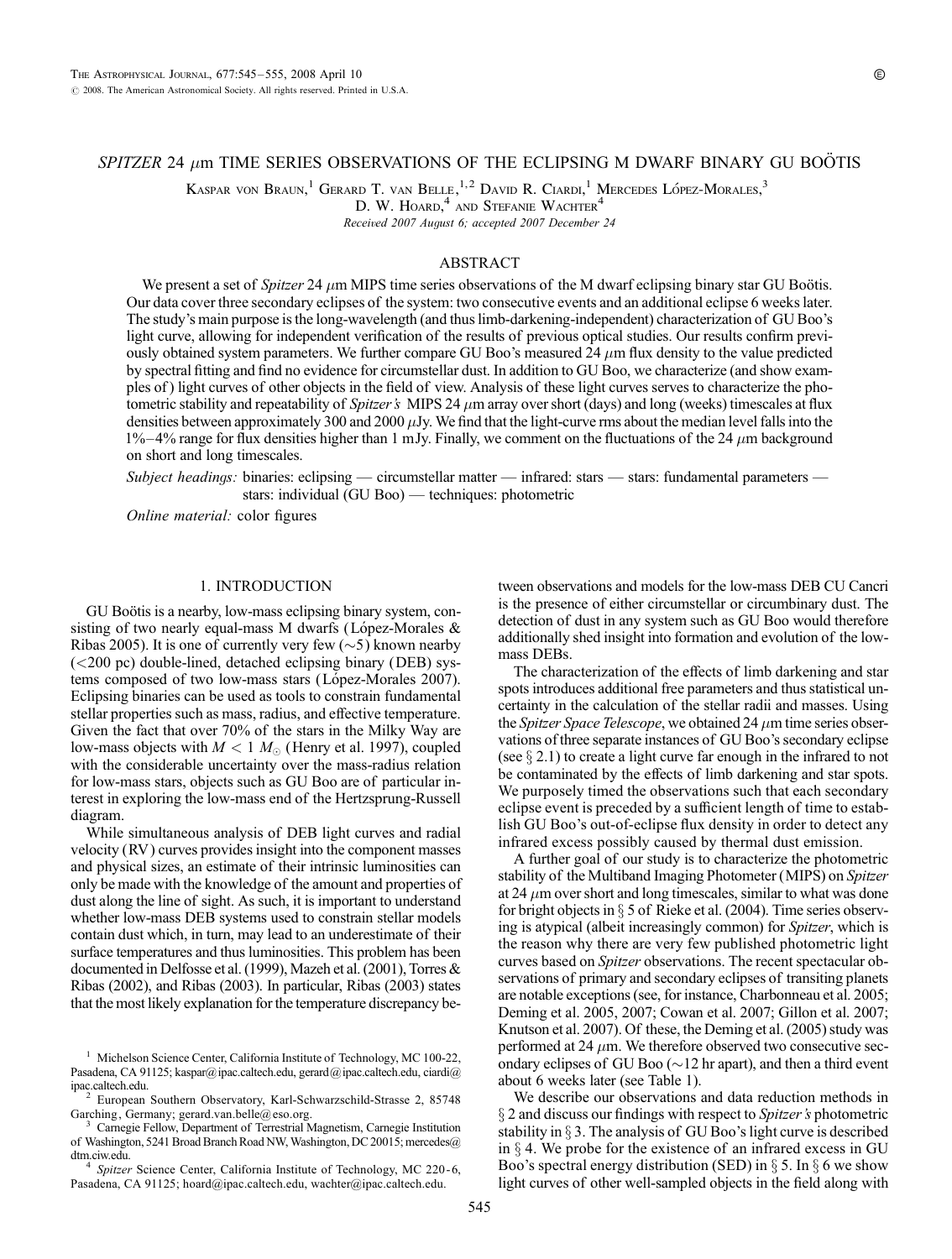TABLE 1 Spitzer MIPS-24 Observations of GU Boötis

| Date<br>(2006)   | MIPS Campaign | Observing Set | AORs     | Exposures <sup>a</sup><br>(s) |
|------------------|---------------|---------------|----------|-------------------------------|
| $Feb$ 20         | MIPS006500    |               | 16105472 | 860                           |
|                  |               |               | 16105216 |                               |
|                  |               |               | 16104960 |                               |
| $\text{Feb } 21$ | MIPS006500    | 2             | 16104704 | 860                           |
|                  |               |               | 16104448 |                               |
|                  |               |               | 16104192 |                               |
| Apr $01$         | MIPS006700    | 3             | 16103936 | 860                           |
|                  |               |               | 16103680 |                               |
|                  |               |               | 16103424 |                               |

NOTE.—Two consecutive secondary eclipses were observed in observing sets 1 and 2, and a third secondary eclipse event 6 weeks later in observing set 3. <sup>a</sup> 10 s per exposure.

a brief summary of their respective properties, and we summarize and conclude in  $\S$  7.

## 2. SPITZER OBSERVATIONS AND DATA REDUCTION

### 2.1. Observations

We used the MIPS 24  $\mu$ m array aboard the Spitzer Space Telescope (Werner et al. 2004) to observe GU Boo in 2006 February and April, as outlined in Table 1. The MIPS 24  $\mu$ m array (MIPS-24) is a Si:As detector with  $128 \times 128$  pixels, an image scale of 2.55 arcsec pixel<sup>-1</sup>, and a field of view of  $5.4' \times 5.4'$ (Rieke et al. 2004). Our exposures were obtained using the standard MIPS 24  $\mu$ m small field photometry pattern, which consists of four cardinal dither positions located approximately in a square with  $2'$  on a side. For two of these cardinal positions, there are four smaller subposition dithers (offset by  $\sim 10^{\prime\prime}$ ), and for the other two cardinal positions, there are three such subpositions. This results in a dither pattern in which Spitzer places the star at 14 different positions on the array.

Our goal was to observe three independent secondary eclipses of GU Boo: two consecutive ones and another one several weeks after the first two (von Braun et al. 2008). Of our total of nine of Spitzer's Astronomical Observation Requests (AORs), three were used for each secondary eclipse event (see Table 1). Each AOR contained eight exposures<sup>5</sup> with 36 individual Basic Calibrated Data (BCD) frames each. The first BCD in each exposure is 9 s long; the subsequent 35 are 10 s long. The first two BCDs of every exposure were discarded due to a ''first frames effect.'' This procedure left 34 BCDs per exposure, 272 BCDs per AOR, 816 BCDs per secondary eclipse event, and 2448 BCDs for the entire project (all 10 s exposure time).

For background information on Spitzer and MIPS, we refer the reader to the *Spitzer* Observer's Manual.<sup>6</sup> For information specifically related to MIPS data reduction, please consult the MIPS Data Handbook  $(MDH)'$  and Gordon et al. (2005).

### 2.2. Data Processing and MOPEX/APEX Reduction

#### 2.2.1. Mosaicking

The MIPS-24 data are provided by the Spitzer archive in the (flat fielded) BCD format. We applied further postprocessing to



Fig. 1.—Spitzer MIPS 24  $\mu$ m mosaic of GU Boo (circle at the center of the image). This mosaic was created using all 272 frames in one AOR and is about  $8'$  on a side. North is up, and east is to the left. The change in noise structure as a function of position is due to different effective exposure times (only the inner  $\sim$ 3'  $\times$  3' were covered by all 272 BCD frames). The white specks in the northwest corner are flat-fielding residuals, caused by a fleck of paint or dust grain on the pickoff mirror (from Spitzer's launch), imaged at the four cardinal dither positions (see  $\S$  2.1). [See the electronic edition of the Journal for a color version of this figure.]

these data in order to correct for small-scale artifacts, in particular using IRAF's<sup>8</sup> CCDRED package to remove the weak "jailbar" features in the images (as described in the MDH ).

The Spitzer software package MOPEX (Makovoz & Khan 2005; Makovoz & Marleau 2005) was used to co-add the individual MIPS BCD frames into mosaics of 17 frames, using overlap correction and outlier rejection in the process. The choice of 17 frames was made to balance three aspects:

1. We want to obtain sufficient signal-to-noise ratio  $(S/N)$  for measured flux densities in the combined images and subsequent data points in the light curves  $(S/N > 10$  for GU Boo; see Table 3).

2. We need to maintain a sufficiently high effective observing cadence to temporally resolve elements of GU Boo's light curve for fitting purposes.

3. We do not want to be forced to combine frames from different exposures into a single light-curve data point (see  $\S 2.1$ ).

The interpolated, remapped mosaics have a pixel scale of 2.45 arcsec pixel<sup>-1</sup>. We show in Figure 1 the MIPS-24 field of view of GU Boo.

#### 2.2.2. Photometry

For photometric reductions of the mosaicked images, we utilized the APEX component of MOPEX to perform point-source extraction as described in Makovoz & Marleau  $(2005)$ .<sup>9</sup> This

 $5$  The term "exposure" here can be thought of as a cycle of observations, but since the word "cycle" is reserved for another unit of Spitzer data collection, it carries the somewhat misleading name "exposure."<br>
<sup>6</sup> See http://ssc.spitzer.caltech.edu/documents/som/.<br>
<sup>7</sup> See MDH at http://ssc.spitzer.caltech.edu/mips/dh/.

<sup>&</sup>lt;sup>8</sup> IRAF is distributed by the National Optical Astronomy Observatory, which is operated by the Association of Universities for Research in Astronomy, Inc.,

Also see information on APEX at http://ssc.spitzer.caltech.edu/postbcd/ apex.html and the User's Guide at http://ssc.spitzer.caltech.edu/postbcd/doc/apex .pdf.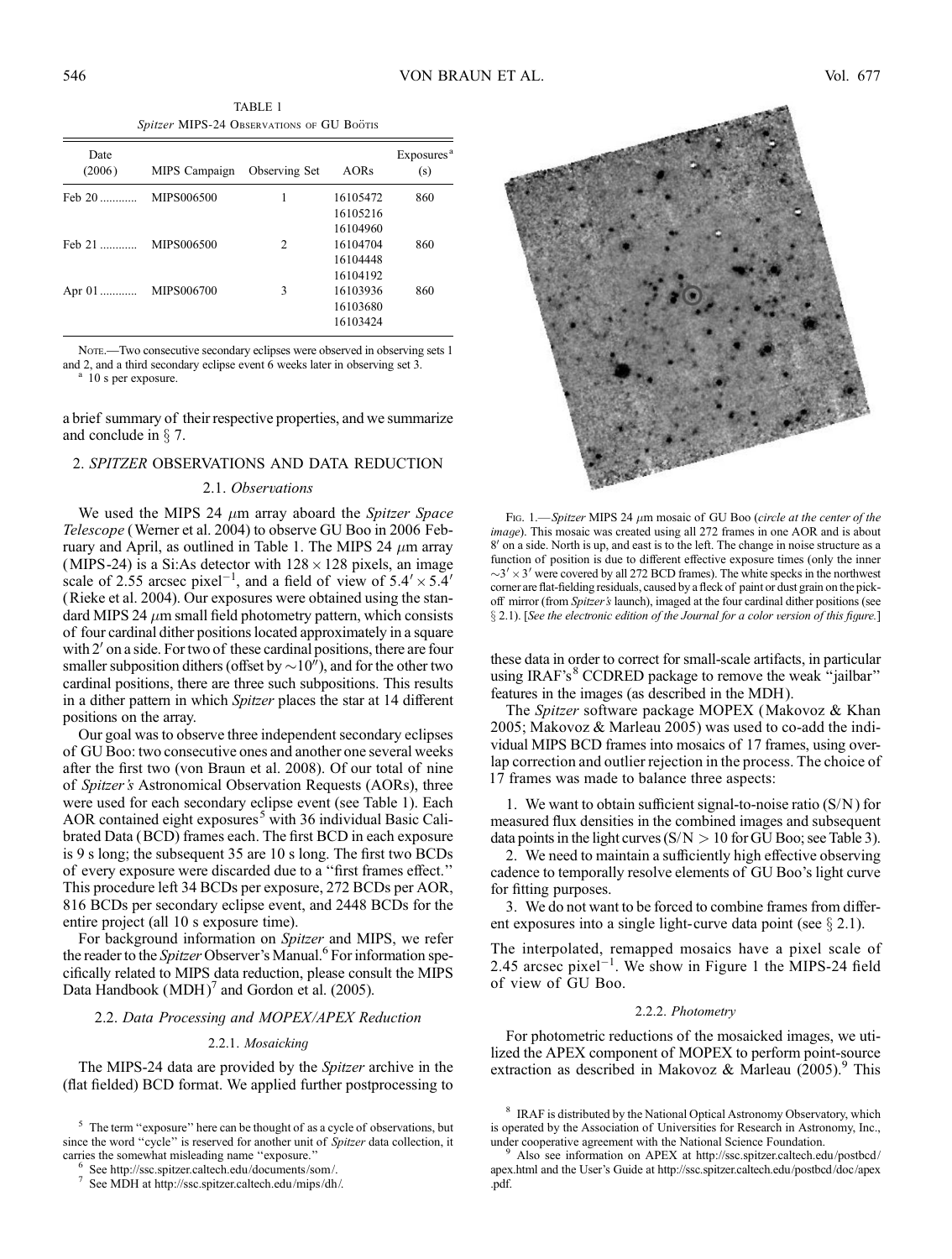

Fig. 2.—Temporal fluctuations of the image background measured in surface brightness units of MJy sr<sup>-1</sup> for the three observing sets (1). The lower, middle, and upper panels correspond to observing set 1, 2, and 3, respectively. Note that the background level is similar between observing sets 1 and 2 (24.48  $\pm$  0.009 and 24.46  $\pm$  0.009 MJy sr<sup>-1</sup>, respectively), but lower for observing set 3 (23.28  $\pm$  0.008 MJy sr<sup>-1</sup>). The typical fluctuations within a given image (error bars) are around 0.05-0.06 MJy sr<sup>-1</sup>. The large error bar for the one data point in observing set 3 is caused by a cosmic ray.

step included background subtraction of the images, and the fitting of a resampled point response function (PRF). In order to match the PRF centroid as closely as possible to the centroid of the stellar profile, the first Airy ring is initially subtracted from the stellar profiles, and the source detection happens on the resulting image. Photometry of the detected sources is then performed on the original images.

For single frame photometry on mosaicked images, APEX provides the option of using a template model PRF produced by the analysis of  $\sim$ 20 bright, isolated stars in the *Spitzer* archive, or using one's own data to create a PRF. It furthermore allows for a resampling factor in both  $x$ - and  $y$ -directions. The scatter in our light curves was minimized when using the model PRF provided by the Spitzer Science Center, oversampled by a factor of  $4$  in both  $x$ - and y-directions. Using the PRF created from our own data or sampling any PRF to a higher resolution resulted in noticeably larger rms dispersion in our light curves, most likely due to systematic errors introduced in the low S/N regime of our data (see Table 3).

We note that, currently, APEX only provides the option of using a synthetic PRF (Tiny Tim;<sup>10</sup> Krist 1993) for photometry on individual BCD frames (i.e., not mosaicked), as applied by Deming et al. (2005) and Richardson et al. (2006). Since the flux density of our target star ( $\sim$ 600  $\mu$ Jy) is so much lower than HD 209458 ( $\sim$ 22 mJy; Deming et al. 2005), our S/N regime did not allow for performing photometry on single BCD frames.

### 2.2.3. Background Fluctuations

The APEX error analysis is described in the APEX User's Guide, and parts of it can be found in Makovoz et al. (2002), Makovoz & Lowrance (2005), and Makovoz & Marleau (2005). We briefly summarize the general idea here. Errors in the photometry are dominated by the statistical background fluctuations in the images. These fluctuations are calculated per pixel by estimating the Gaussian noise inside a sliding window whose size is defined by the user  $(45 \times 45)$  interpolated pixels in this case). Thus, APEX produces ''noise tiles'' for the computation of the S/N of the point sources in the corresponding mosaicked image tiles (see col. [7] in Table 3).

To provide an estimate of the background fluctuations from image to image, we show in Figure 2 the surface brightness for every image in the three observing sets. These estimates were obtained by calculating the median surface brightness level for the inner 90% of the image (in area). The error bars correspond to the standard deviation about this median over the same area. Note that the fluctuations of the background within observing sets are very small, but they are different for the temporally offset observing set 3 (see Table 1). Surface brightness values are given in the Spitzer native units of megajanskys per steradian. The surface brightness values in the cores of the brightest objects in the field are typically 1–1.5 MJy  $sr^{-1}$  above the background level (23–  $25 \text{ MJy} \text{ sr}^{-1}$ ). A linear fit (weighted by the standard deviation values of the data points) to observing sets 1 and 2 returns a slope of  $-0.033 \pm 0.023$  MJy sr<sup>-1</sup> day<sup>-1</sup>. The same fit for all three observing sets produced a statistically consistent slope of  $-0.030 \pm 0.030$  $0.001$  MJy  $sr^{-1}$  day<sup>-1</sup>, indicating a smoothly decreasing background level over the course of our observations (Table 1).

The *Spitzer* tool Spot<sup>11</sup> predicts the surface brightness of the zodiacal background in *Spitzer* images. Harrington et al. (2006),

<sup>10</sup> See http://ssc.spitzer.caltech.edu/archanaly/contributed/stinytim.

<sup>11</sup> See http://ssc.spitzer.caltech.edu/propkit/spot/index.html.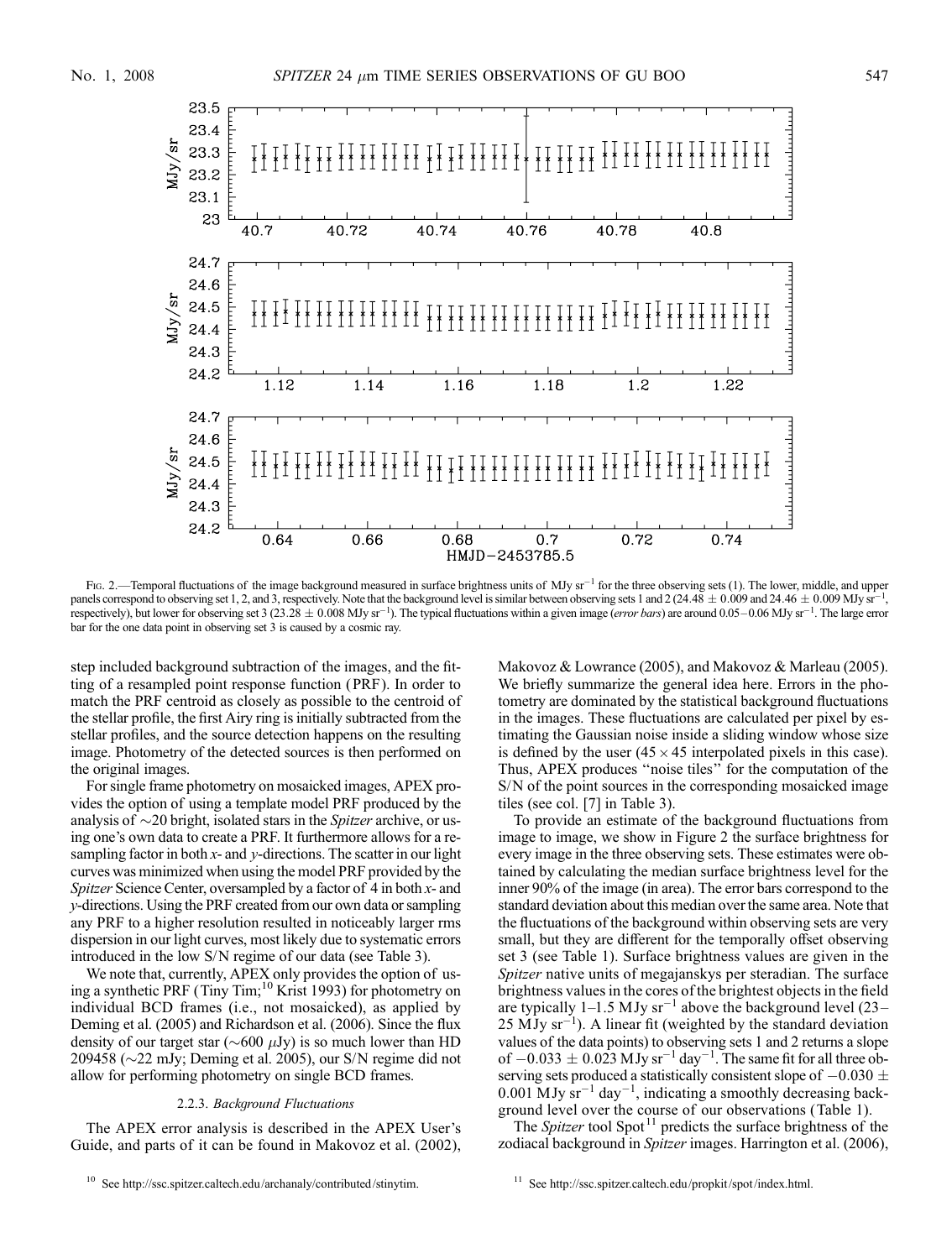for instance, used this model to correct for ostensible variations in instrument sensitivity over a period of around 4 days. We compared our background estimates to the predictions in Spot and found that the model underestimates our measurements by  $3.5 4.0$  MJy sr<sup>-1</sup>. One potential reason for any offset between observed and estimated backgrounds is that Spot calculates a monochromatic background, whereas the measured background is integrated over the wavelength passband and sensitivity function of the MIPS-24 detector. Using Spot, we calculated background estimates in 6 hr increments from 2006 February 20 00:00:00 to February 22 00:00:00, and from 2006 April 1 00:00:00 to April 2  $00:00:00$ . The slopes of the February backgrounds and the February-April backgrounds are  $-0.022$  and  $-0.032$  MJy sr<sup>-1</sup> day<sup>-1</sup>, respectively; Spot does not provide error estimates in its predictions. It thus appears that, within statistical uncertainties, the behavior of the Spot background model is consistent with our empirical results (at least for the timescales of our observations), lending further justification to the approach by Harrington et al. (2006).

If, however, the difference in slope between the Spot estimates for just February and February–April is indeed real but simply not detectable at our temporal resolution (indicating that the background change with time is not a simple linear function), any resulting discrepancy between calculated and observed background values may be attributable to the fact that the model is calculated for Earth, whereas *Spitzer* is in an Earth-trailing orbit and thus looking through different amounts of zodiacal dust (Harrington et al. 2006).

# 3. PRECISION AND REPEATABILITY OF THE SPITZER PHOTOMETRY

### 3.1. PRF Fitting Versus Aperture Photometry

To create GU Boo's 24  $\mu$ m light curve, we performed both PRF photometry as described in  $\S$  2.2 and additionally utilized APEX's option of simultaneously obtaining aperture photometry. Figure 3 shows the agreement between PRF and aperture photometry based on an aperture radius of  $6''$  (with  $20''-32''$  background annulus), which minimized the rms in the flat part of GU Boo's phased<sup>12</sup> light curve. Using information from the MDH, we applied a multiplicative aperture correction of 1.699 to the photometry. The median flux density obtained by PRF photometry for the flat part of the phased light curve is 614  $\pm$  49  $\mu$ Jy, compared to 608  $\pm$ 59  $\mu$ Jy for the aperture photometry. Thus, the absolute median flux density values agree very well for the two different photometry approaches, but the PRF photometry exhibits smaller scatter around the median magnitude. We note that the current version of APEX does not calculate photometry errors in the aperture correction, and the principal reason why we performed aperture correction is to verify the absolute flux density level of our sources as calculated by PRF fitting.

#### 3.2. Absolute Versus Relative Photometry

In order to remove statistically correlated noise from GU Boo's light curve, we performed relative photometry as described in equations (2) and (3) of Everett & Howell (2001). We picked comparison objects based on the number of observational epochs: in order to obtain a relative offset per photometric data point in GU Boo's light curve (all data points are treated independently of each other), it is advantageous to use stars with (at least) as many data points as GU Boo itself. Four objects out of Table 3 fulfill this criterion: numbers 18, 31, 58, and 66 (see Figs.  $10-12$  for



Fig. 3.—Comparison between PRF photometry (*crosses*) and aperture photometry (squares) for GU Boo's phased light curve. Photometric error bars are omitted for the sake of clarity. The scatter in the flat part of the light curve is smaller for PRF photometry (49  $\mu$ Jy) than aperture photometry (59  $\mu$ Jy), but the median flux density level of the flat part of the light curve is identical within the errors for both photometry approaches. [See the electronic edition of the Journal for a color version of this figure.]

their light curves). The cross-referencing in Table 3 shows that objects 31 and 66 are stars, and objects 18 and 58 are galaxies (as are all other objects in the field that we were able to crossreference). Note, however, that object 31's closest match in the Sloan Digital Sky Survey (SDSS)<sup>13</sup> and the Two Micron All Sky Survey (2MASS; Cutri et al. 2003; Skrutskie et al. 2006) catalogs is  $9''$  away, whereas for object 66, the distance to the closest SDSS match was only  $0.15$ ". We originally presumed that, despite the fact that they are galaxies, objects 18 and 58 would be unresolved at our large pixel size  $(\S 2.1)$ , and tested that hypothesis by comparing the flux density obtained by PRF photometry to that obtained by aperture photometry (6<sup>n</sup> aperture;  $\S$  3.1). Figures 4 and 5 show that our presumption does not hold true for object 58, and we discarded it from our relative photometry procedure.

We find that, by performing differential photometry as outlined above, the scatter in the flat part of GU Boo's phased light curve reduces by 9.4% over the PRF photometry (see Fig. 3) to 45  $\mu$ Jy. Light-curve fitting as described in § 4 was performed on the differential photometry.

## 3.3. Intraset Versus Interset Photometric Stability

Figure 6 shows fractional rms values versus median flux densities for all objects in Table 3. For every object, we plot fractional rms for each individual observing set as well as for the three sets combined. Observing sets 1 and 2 were obtained during the MIPS006500 campaign, and observing set 3 during MIPS006700 (Table 1). Consistent with the results in Rieke et al. (2004), we find that interset repeatability of Spitzer's MIPS-24 is comparable to the intraset repeatability, both in terms of median flux density and the rms scatter of the light curves, despite varying background levels (see  $\S 2.2.3$ ). For objects with a flux density in excess of

<sup>&</sup>lt;sup>12</sup> We use the period calculated by López-Morales & Ribas (2005) (0.488728 days; see Table 2) for our phasing throughout this paper.

<sup>&</sup>lt;sup>13</sup> Vizier Online Data Catalog, 2276 (J. K. Adelman-McCarthy et al., 2007).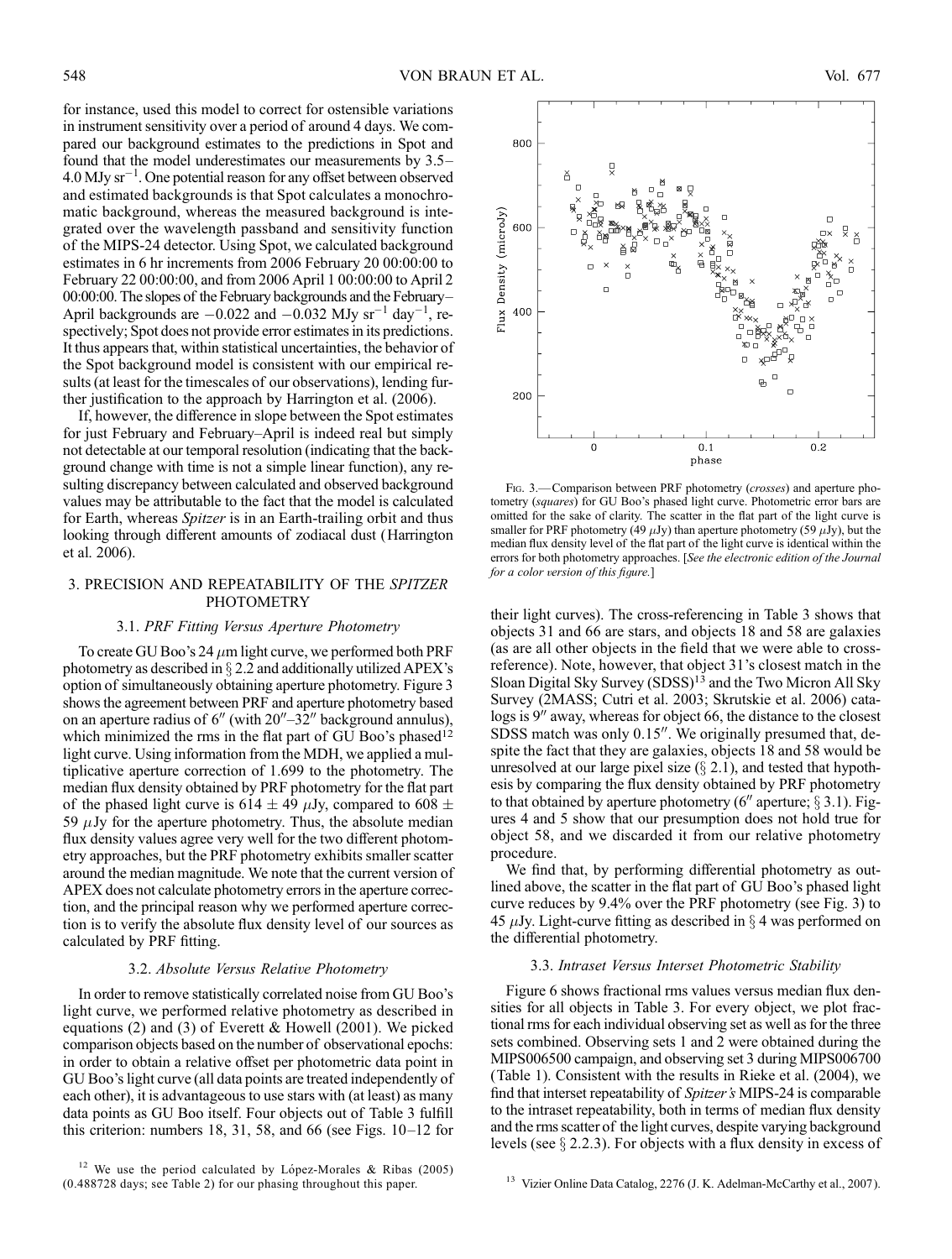

FIG. 4.—Comparison between PRF photometry (crosses) and aperture photometry (squares) for objects 31 (left) and 66 (right). Photometric error bars are omitted for the sake of clarity. The light curves are phased to the period of GU Boo for the sake of comparison. The ordinate scale is the same as Figs.  $3, 5$ , and  $10-12$ . The flux density values ( PRF vs. aperture photometry) are identical within the errors for both objects. [See the electronic edition of the Journal for a color version of this figure.]

1 mJy, the rms scatter approaches  $1\% - 2\%$ , similar to the scatter found for the brightest sources observed with MIPS-24 in Rieke et al. (2004). Because of the intrinsic variability produced by the stellar eclipse, GU Boo has the largest fractional rms  $(\sim 0.2)$ . However, when we subtract the fit (see  $\S$  4) from GU Boo's light curve, the fractional rms falls to 0.081, consistent with stars of similar median brightness. We show GU Boo's light curve for the three individual observing sets in Figure 7 and the phased light curve along with the fit in Figure 8.

In order to compare our rms values to background-limited noise values, we used  $\overline{Spitzer}$ 's SENS-PET<sup>14</sup> to predict the MIPS-24 sensitivity (1  $\sigma$  above background for 170 s integration time; see



FIG. 5.—Comparison between PRF photometry (crosses) and aperture photometry (squares) for objects 18 (left) and 58 (right). Photometric error bars are omitted for the sake of clarity. The light curves are phased to the period of GU Boo for the sake of comparison. The ordinate scale is the same as Figs.  $3, 4$ , and  $10-12$ . The flux density values ( PRF vs. aperture photometry) agree within the errors for object 18, but are discrepant for object 58. [See the electronic edition of the Journal for a color version of this figure.]



F<sub>IG</sub>. 6.—Median flux density vs. fractional rms for the 24 objects that have photometry for more than 72 out of 144 observational epochs. Triangles, squares, and crosses represent the data from observing sets 1, 2, and 3, respectively (see Table 1), to illustrate the repeatability of Spitzer MIPS-24 within individual observing sets. Circles mark the data points from the combination of all three observing sets (to show the interset stability). The data point with the highest fractional rms is GU Boo, due to its intrinsic variability. When subtracting our fit from its light curve (see Fig. 8), GU Boo's fractional rms falls to 0.081. The solid and dashed lines indicate MIPS-24's sensitivity for our exposure times as a function of flux density for low and medium background levels, respectively. [See the electronic <sup>14</sup> See http://ssc.spitzer.caltech.edu/tools/senspet.<br>
2014 March 2017 edition of the Journal for a color version of this figure.]

 $\S$  2.2.1) for low and medium background levels (solid and dashed lines, respectively, in Fig. 6). The mid-infrared background at the time of observations of  $\overline{GU}$  Boo is 23–24.5 MJy  $\overline{sr}^{-1}$ , which is between the typical low and medium background levels used by SENS-PET (see also  $\S$  2.2.3). We find that the SENS-PET predictions are consistent with our empirically determined error estimates. Except for the variable GU Boo, typical values for the rms scatter of the light curves (Table 3) are approximately equal to average photometric measurement uncertainties of individual data points (see Figs. 10, 11, and 12).

# 4. ANALYSIS OF GU BOO'S PHOTOMETRIC LIGHT CURVE

We modeled the secondary eclipse observations of GU Boo using the JKTEBOP code (Southworth et al. 2004a, 2004b). JKTEBOP is based on the original EBOP code (Popper & Etzel 1981; Etzel 1981), but with the addition of the Levenberg-Marquardt optimization algorithm (Press et al. 1992) to find the best-fitting model, and also the implementation of a Monte Carlo simulation algorithm to determine robust uncertainties in the fitted parameters (Southworth et al. 2005).

The orbital period and initial epoch of the primary eclipse were set to the values given in the ephemeris derived by López-Morales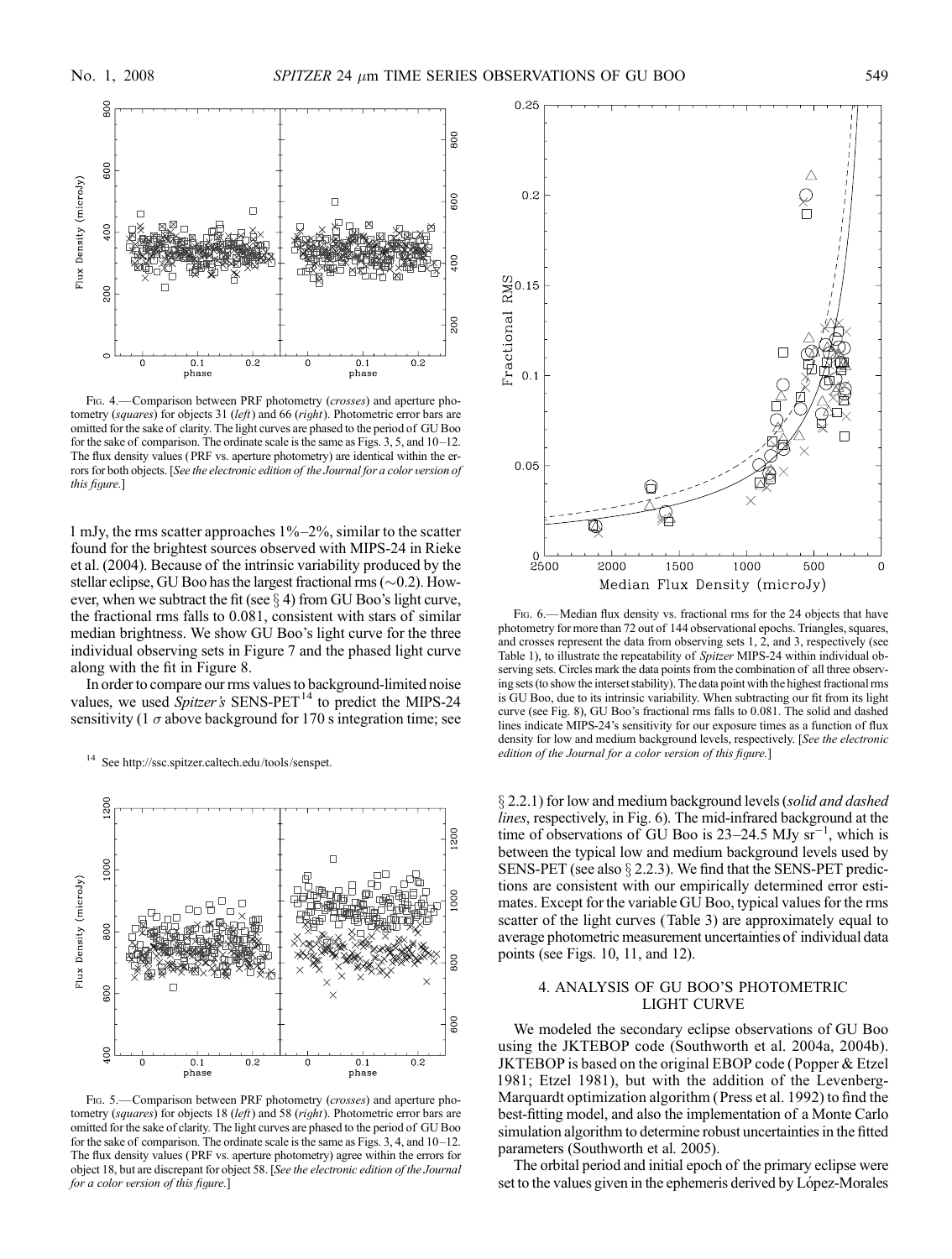

Fig. 7.—GU Boo's 24  $\mu$ m light curve, based on absolute PRF photometry (see §§ 3.1 and 3.2). The three panels represent the three MIPS-24 observing sets during which the individual secondary eclipse events were observed. GU Boo is object number 51 in our numbering system (see Table 3).



FIG. 8.—Our best fit overlaid on top of the phased 24  $\mu$ m data of GU Boo derived from our relative photometry of the system. The fit has a reduced  $\chi^2$  =  $1.7 \pm 0.1$ . The bottom panel shows the residuals around the fit. The calculated system parameters, which agree well with the results from the optical study in López-Morales & Ribas (2005), are shown in Table 2. [See the electronic edition of the Journal for a color version of this figure.]

& Ribas (2005). We further fixed the mass ratio and the radius ratio of the stars, as well as the eccentricity of the system ( $e = 0$ ) to the values obtained in that work. We assumed no limb-darkening effects in the light curves, as expected for observations this far into the infrared (Claret et al. 1995; Richardson et al. 2006; Ciardi et al. 2007; Snellen 2007 and references therein), and no significant gravitational darkening or reflection effects, based on the spherical shape of the stars and the similarity in effective temperatures. All these are reasonable assumptions, based on the results of the study of GU Boo at visible wavelengths, and they are,



FIG. 9. - SED of GU Boo, based on M1 V 0.11-2.5  $\mu$ m optical-NIR templates of Pickles (1998) and Spitzer 5-35  $\mu$ m IRS spectra of GL 229A (spectral type M1 V;  $T_{\text{eff}}$  = 3800 K). The dashed line represents the interpolation between template and spectra. For details, see  $\S$  5.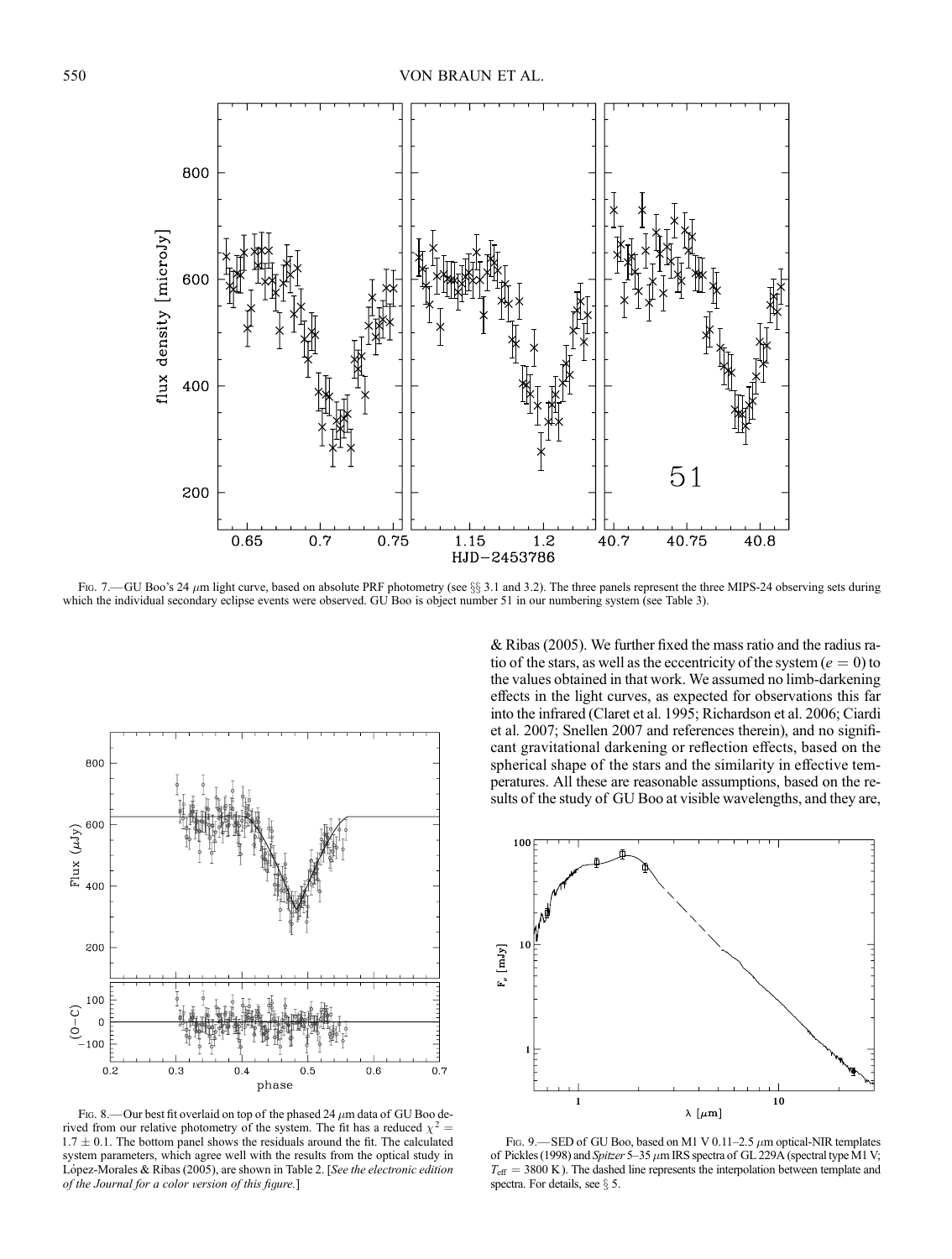

Fig. 10.—MIPS-24 light curves of object 18 (a galaxy) in the field of GU Boo. The three panels represent the three MIPS-24 observing sets. For parameters, see Table 3.



FIG. 11.—MIPS-24 light curves of object 31 (possibly a star) in the field of GU Boo. The three panels represent the three MIPS-24 observing sets. For parameters, see Table 3. If the cross referencing in  $\S 3.2$  is correct, object 31 is an M3 III giant (see text in  $\S 6$ ).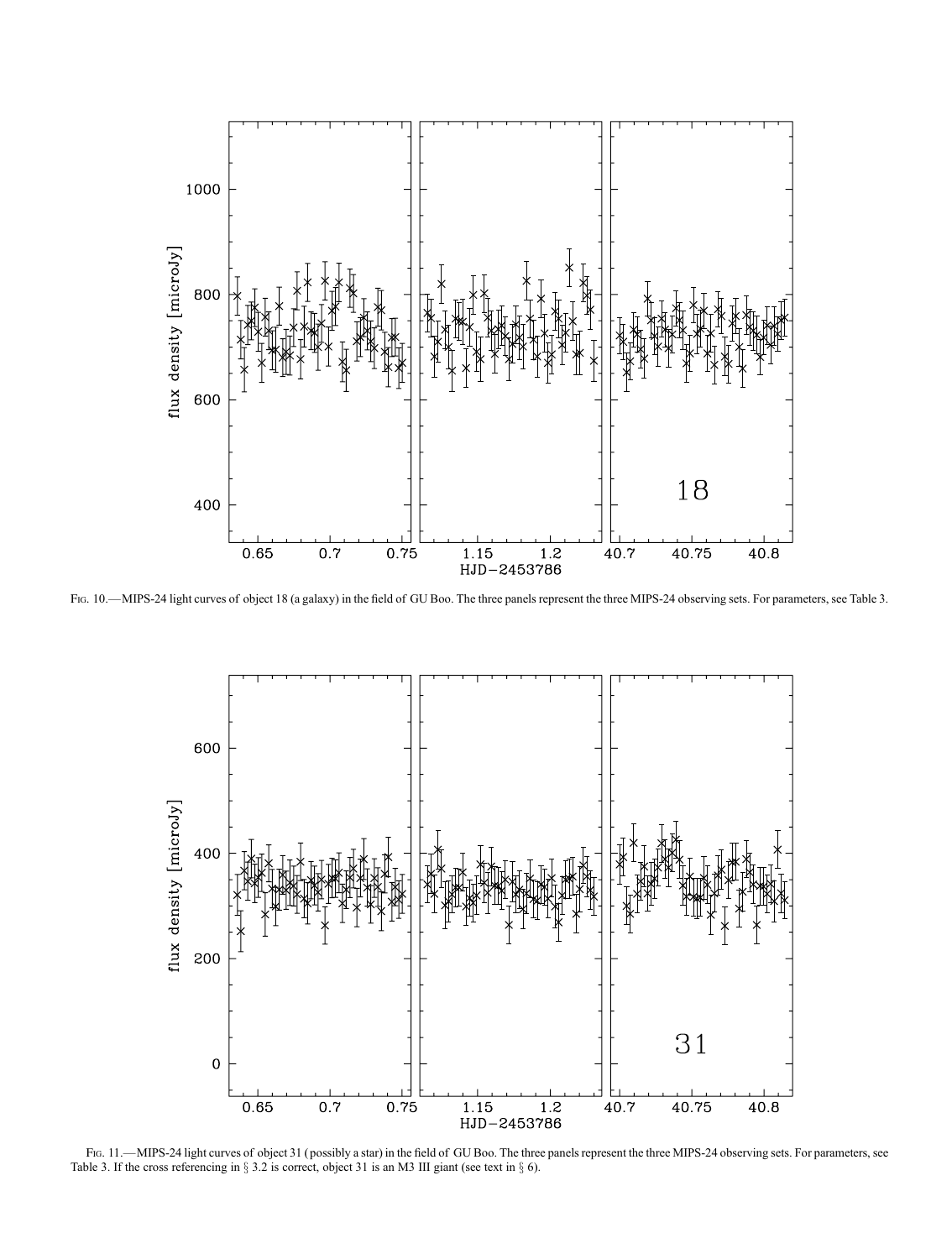

Fig. 12.—MIPS-24 light curves of object 66 (a star) in the field of GU Boo. The three panels represent the three MIPS-24 observing sets. For parameters, see Table 3. Our SED fitting indicates this to be an A2 V dwarf (see text in  $\S$  6).

in fact, hard to test in detail, given the photometric precision of the Spitzer light curve at this flux density level.

In the absence of primary eclipse observations, to calculate the luminosity ratio of the system, we place a further constraint to the fit by fixing the value of the surface brightness ratio of the stars to  $J = J2/J1 = 0.9795$ . This value, combined with the adopted radius ratio and the no limb darkening assumption, gives a luminosity ratio of  $L_2/L_1 = 0.9697$ , which is consistent with the expected value for GU Boo at 24  $\mu$ m.

The parameters initially left free in the models were: (1) the fractional sum of the radii, i.e.,  $(R_1 + R_2)/a$ , where  $R_1$  and  $R_2$  are the component radii, and  $a$  is the orbital separation, computed from the stellar masses and the orbital period of the system; (2) the inclination of the orbit i; (3) the amount of third light  $L_3$ ; and (4) a phase offset parameter  $\phi$  (to account for small errors in the ephemeris).

Our best model solution is illustrated in Figure 8, with a reduced  $\chi^2$  of 1.7, and a mean fractional error per data point of 9.5% (cf. Fig. 6). Formal errors in the fitted parameters were derived using the Monte Carlo algorithm implementation in JKTEBOP

TABLE 2 GU BOÖTIS SYSTEM PARAMETERS

| Parameter                                          | Value                      |
|----------------------------------------------------|----------------------------|
|                                                    | $0.488728 + 0.000002$      |
|                                                    | $0$ (fixed)                |
|                                                    | $0.9832 \pm 0.0069$        |
| Combined out-of-eclipse 24 $\mu$ m flux $(\mu Jy)$ | $614 + 49$                 |
| Radius of secondary component $(R_{\odot})$        | $0.66 \pm 0.02$ $(0.62)^a$ |
|                                                    | $89.3 \pm 0.8$ $(87.6)^a$  |

<sup>a</sup> López-Morales & Ribas (2005).

for a total of 1000 iterations. We obtain a radius for the secondary component of  $R_2 = 0.66 \pm 0.02 R_{\odot}$ . Our value of the orbital inclination is  $i = 89.3^{\circ} \pm 0.8^{\circ}$ . Both values are slightly larger than the ones obtained by López-Morales & Ribas (2005) at optical wavelengths,  $R_2 = 0.62 \pm 0.02$   $R_{\odot}$  and  $i = 87.6^{\circ} \pm 0.2^{\circ}$ . The two secondary radius estimates agree to within random statistical errors (1.4  $\sigma$ ). In the case of the inclination, our value is not as well constrained as in the optical, since we lack a full light curve that includes a primary eclipse. We show our estimates for GU Boo's system parameters in Table 2. For the tested third light contribution, we obtain a value of  $L_3 = -0.04 \pm 0.07$ , consistent with  $L_3 = 0.$ 

Finally, we find a phase shift of  $\Delta \phi = -0.014 \pm 0.001$ . This phase shift is 1.5 times larger than expected from López-Morales & Ribas (2005;  $|\Delta \phi| = 0.009$ ), but can still be attributed to uncertainties in the original period estimation. The López-Morales & Ribas (2005) observations were conducted in 2003, near JD  $=$ 2;452;733. The number of elapsed periods in between those observations and our *Spitzer* AORs is about 2150. The 1  $\sigma$  error in the López-Morales & Ribas (2005) period estimate is  $2 \times$  $10^{-6}$  days, which accumulates to 0.0043 days, about 0.009 in phase, in 2150 periods. Thus, the discrepancy we find corresponds to about 1.5  $\sigma$  from the López-Morales & Ribas (2005) ephemeris predictions. We estimate that this offset is based on normal statistical errors. An alternative explanation would be that a third body orbiting the system could cause this shift, but since (1) we show in  $\S$  5 that GU Boo's flux is consistent with its modeled SED, and (2) we calculate the third light component to be  $L_3 = 0$ , any such claim would be unsubstantiable with our data.

Equation (1) shows the updated ephemeris equation of GU Boo by combining the seven minima in Table 5 of Lonez-Morales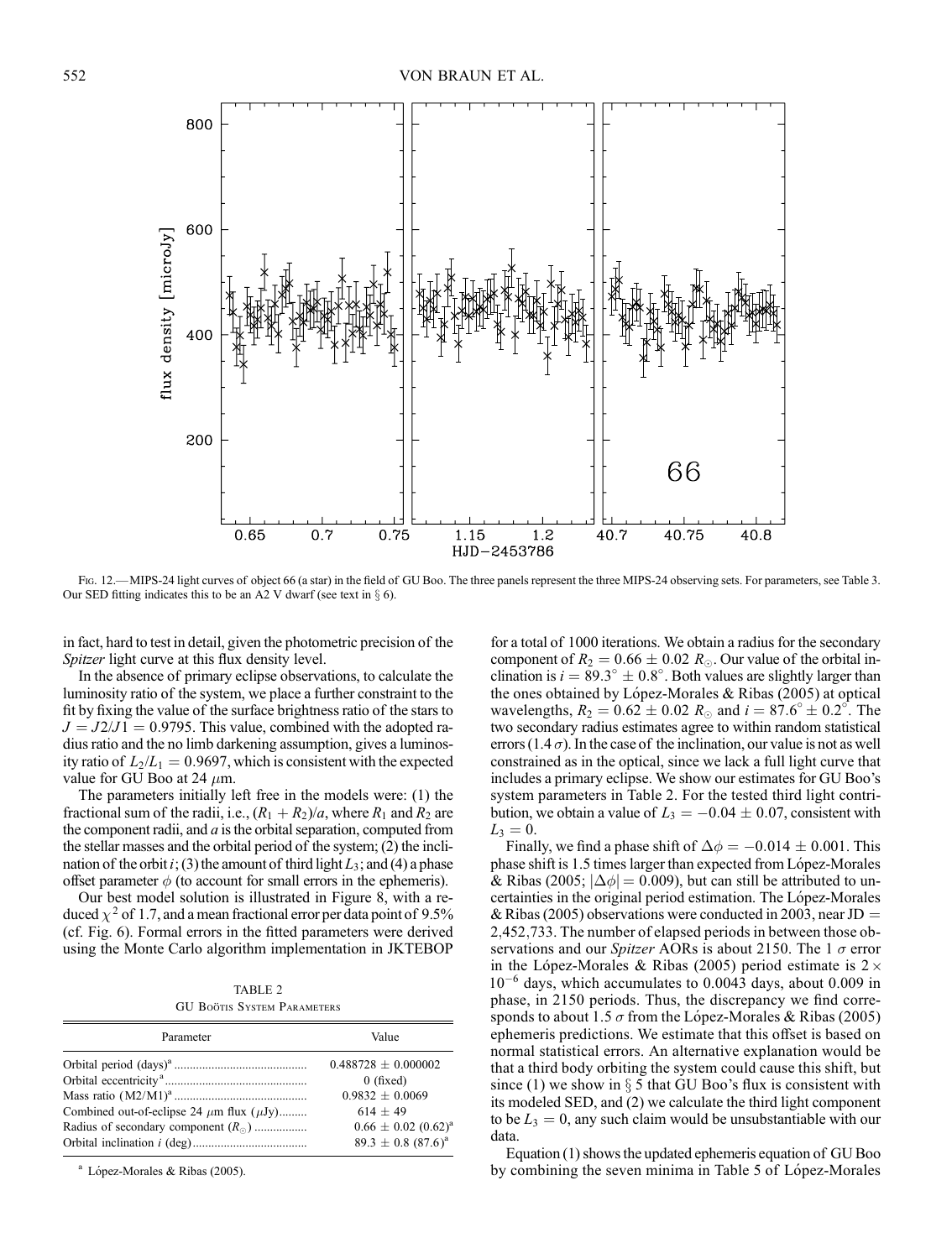BASIC PARAMETERS OF OBJECTS IN THE FIELD OF GU BOÖTIS Basic Parameters of Objects in the Field of GU Boötis TABLE 3 TABLE 3

|  | $\frac{1}{2}$                  | 2MASS ID                      |
|--|--------------------------------|-------------------------------|
|  | $\tilde{c}$                    | $\widehat{\mathcal{F}}$       |
|  | 52143.31+335252.               |                               |
|  | 52141.26+335310.1              |                               |
|  | 52157.77+335226.9              |                               |
|  | 52151.61+335355.1              |                               |
|  | 52145.64+335446.4              | 5214563+3354466               |
|  |                                | $\frac{1}{2}$                 |
|  | 52149.41+335452.4              |                               |
|  | 52140.34+335526.0              | 5214031+3355259               |
|  |                                |                               |
|  | 52152.53+335504.9 <sup>b</sup> | 15215249+3355046 <sup>b</sup> |
|  |                                |                               |
|  | 52154.21+335544.1              | $\vdots$                      |
|  |                                |                               |
|  | 52154.83+335608.9              | 5215482+3356088               |
|  | 52144.89+335648.4              |                               |
|  | 52148.87+335647.3              | 15214889+3356478              |
|  |                                |                               |
|  | 52156.31+335637.6 <sup>d</sup> |                               |
|  |                                |                               |
|  | 152149.59+335718.8             |                               |
|  | 152203.05+335724.2             | 5220305+3357239               |
|  |                                |                               |
|  | 52158.83+335915.2              |                               |
|  |                                | $\vdots$                      |

Nores. —Parameters for all objects in the field of view of GU Boo with at least 72 epochs (half the total number). Listed are source ID; position (units of right ascension are hours, minutes, and seconds, and units of decl degrees, arcminutes, and arcseconds); 2MASS (Cutri et al. 2003; Skrutskie et al. 2006) and SDSS (see footnote 13 in text) cross-referenced IDs; and SDSS type (if available). Flux densities are median values; mus denotes th around the median. S/N (col. [7]) represents the average S/N per data point in the light curve (see § 2.2). Flux density in col. (8) indicates the overall median value, whereas the flux densities flux, hux, and flux, [01] the values for the first, second, and third observing sets (Table 1), respectively. Column (12) is the total number of data points for the object. Norrs.—Parameters for all objects in the field of view of GU Boo with at least 72 epochs (half the total number). Listed are source ID; position (units of right ascension are hours, minutes, and areconds, declination are<br>d

 $\mu$  Used as comparison object for differential photometry ( $\S$  3.2).

<sup>b</sup> This is the closest match in both SDSS and 2MASS catalogs, with a distance of  $\sim$ 9", rendering the cross referencing somewhat uncertain.

ು ರ GU Boo.

 $\degree$  The distance between object 66 and the best SDSS match is around 0.15 $\degree$ .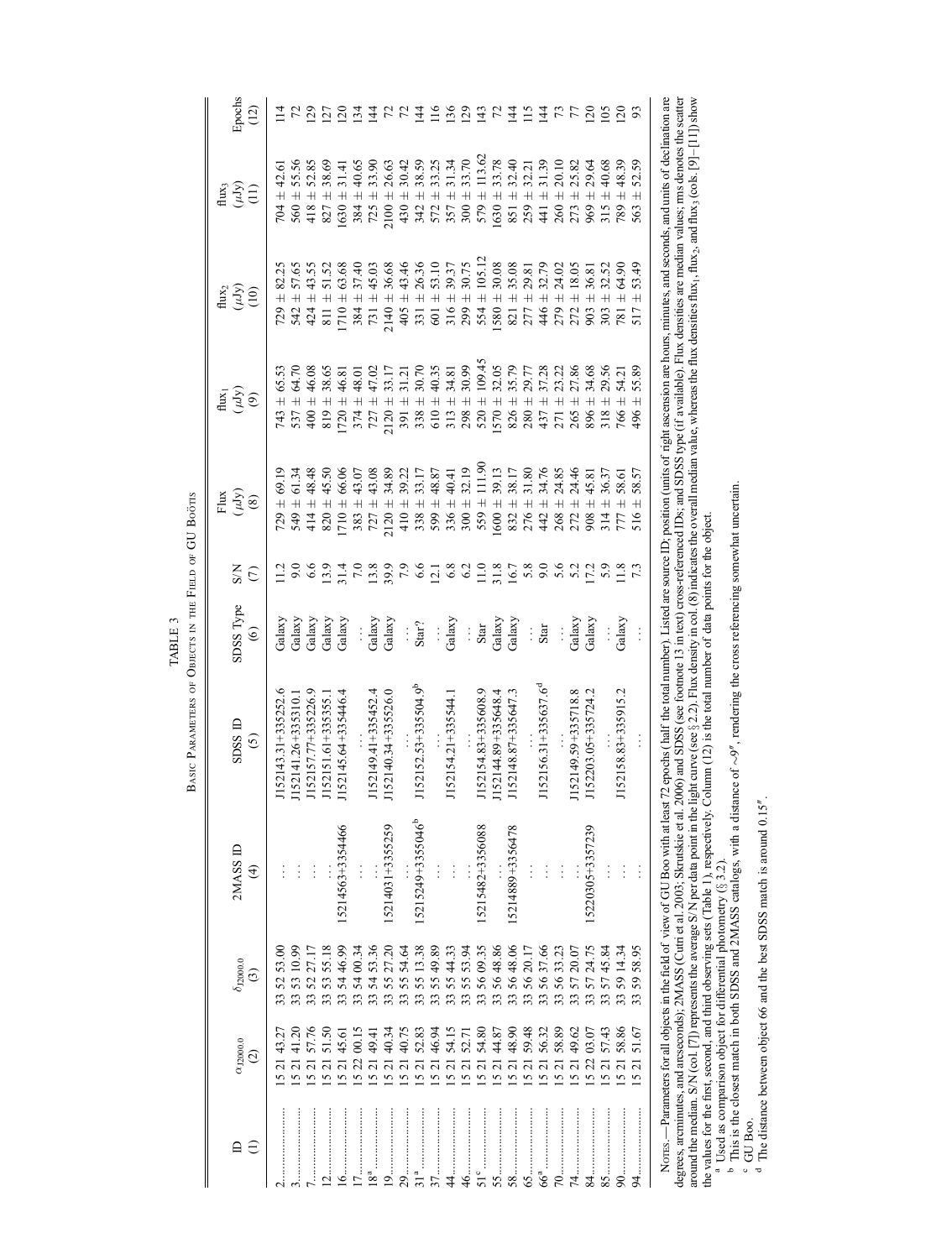& Ribas (2005) with the three new minima presented in this work:

$$
T(\min I) = \text{HJD } 2,452,723.981327(1) + 0.4887247(8)E. \tag{1}
$$

Uncertainty digits are given in parentheses; E represents the number of elapsed periods since the initial epoch, and  $T(\min I)$ is the time of primary eclipse minimum.

# 5. COMPARISON BETWEEN EXPECTED AND MEASURED 24  $\mu$ m FLUX DENSITY OF GU BOO

In addition to the relative photometry of GU Boo (Fig. 8), we also performed absolute photometry as reported in  $\S$  3.1. The 24  $\mu$ m flux density of 614  $\pm$  49  $\mu$ Jy was determined from the median flux level outside of eclipse. To test the accuracy of the absolute flux density level, we show in this section a SED model between 0.11 and 35  $\mu$ m, scaled to the optical and near-infrared (NIR) magnitudes of GU Boo (López-Morales  $&$  Ribas 2005).

The GU Boo system components are two M stars of nearly identical mass, temperature, and radius. For our SED model, we assumed both stellar components to be M1 V stars with effective temperatures of 3800 K (e.g., López-Morales & Ribas 2005). The model SED was constructed from the M1 V 0.11–2.5  $\mu$ m optical-NIR templates of Pickles (1998) and the *Spitzer* 5–35  $\mu$ m Infrared Spectrograph ( IRS; Houck et al. 2004) spectra of GL 229A, an M1 V (3800 K ) star (Cushing et al. 2006). To build the SED model (Fig. 9), the M1 V optical-NIR template was scaled to GU Boo's optical-NIR flux densities based on Table 1 in López-Morales & Ribas (2005). To connect the Spitzer IRS spectrum to the optical-NIR template, we fit a power law of the form  $F_{\nu} \propto \nu^n$  (see dashed line in Fig. 9) to the IRS spectrum. We found the best-fit exponent to the power law to be  $n = 1.9$ . The IRS spectrum and the power law (extrapolated to 2.4  $\mu$ m) were then scaled to the red edge of the optical-NIR template. The slope of the power law was maintained to ensure a continuous transition between the optical-NIR template and the IRS spectrum (see Fig. 9). Note that only the optical and NIR flux densities were used to scale the SED model; i.e., the scaling does not utilize the 24  $\mu$ m data point.

The SED model predicts a mid-infrared flux density for GU Boo of  $F_{\nu}(24 \mu m) \approx 650 \mu Jy$ . The measured 24  $\mu$ m flux density of GU Boo (614  $\pm$  49  $\mu$ Jy) is within 1  $\sigma$  of the predicted flux density, agreeing remarkably well with the simple SED model presented here. We conclude that the stellar components are solely responsible for the mid-infrared emission of GU Boo.

The few M and K dwarf DEB systems studied to date (GU Boo included) reveal that many of the binary components have larger radii (by  $10\% - 20\%$ ) and cooler effective temperatures (by  $100 \text{ K}$ to hundreds of kelvins) than predicted by stellar evolutionary models (e.g., Torres & Ribas 2002; Ribas 2003; López-Morales & Ribas 2005; López-Morales 2007). Magnetic activity and metallicity can account for the radius discrepancy (López-Morales 2007) and, in principle, also for the temperature discrepancy. An alternative explanation for the temperature discrepancy, however, is the presence of dusty material around the systems. The excellent agreement of our observed mid-infrared flux density with the model SED suggests that there is little, if any, (warm) circumstellar dust in GU Boo, likely ruling out circumstellar dust as a viable explanation for discrepancies with the stellar evolutionary models.

# 6. LIGHT CURVES OF SELECTED OBJECTS IN THE FIELD OF GU BOO

In this section, we present a brief summary of selected other light curves in the field of GU Boo, along with basic determination of spectral types of the objects identified as stars (see  $\S 3.2$ ). We limit our selection to the three objects that were used to perform the relative photometry (see  $\S 3.2$ ). Figures 10–12 display these light curves. They are all on the same scale with different zero points. Parameters for all objects with at least 72 out of the 144 epochs are listed in Table 3. We do not show light curves for the rest of the field objects, since they can essentially be described as flat lines with some scatter around the median magnitude, which is characterized by the values in Table 3.

Spectral typing for the two stars (objects 31 and 66) was attempted by means of SED fitting of photometry available in the literature: both objects have Sloan DSS *ugriz* (see footnote 13) data points, and star 31 additionally has  $2MASSJHK_s$  (Cutri et al. 2003) and Johnson RI (Monet et al. 2003) magnitudes available for it. SED fits were performed using the sedFit program discussed in  $\S$  3.1 of van Belle et al. (2007). The best SED match for star 31 is an M3 III giant ( $\chi^2_{\text{reduced}} \sim 1.6$ ), whereas star 66's SED was found to be consistent with an A2 V dwarf ( $\chi^2_{reduced} \sim 0.9$ ). Note that one assumption we make here is that the cross referencing for object 31 is correct, despite the large distance from its closest matches in the SDSS and 2MASS catalogs (Table 3).

## 7. SUMMARY AND CONCLUSIONS

We used MIPS-24 on board the Spitzer Space Telescope to obtain time series photometry of the M dwarf DEB GU Boo. Our observations cover three secondary eclipse events: two consecutive ones and an additional event 6 weeks later. Analysis of the photometry shows that the flux density values for aperture photometry and PRF photometry agree, and that the PRF photometry produces smaller scatter in the light curve. This scatter can be further reduced by performing relative photometry based on three comparison objects in the field. We find that the repeatability of MIPS-24 photometry is consistent over all temporal scales we sampled: within an observing set and on timescales of 24 hr and 6 weeks.

Our mid-infrared analysis of GU Boo's light curve is less affected by stellar surface features than its optical counterpart. The results we produce show very good agreement with the previously obtained system parameters based on optical and NIR work. A comparison between GU Boo's flux density and its model SED based on stellar templates and IRS spectra shows no infrared excess, leading us to the conclusion that no warm circumstellar dust is present in the system.

Finally, light curves of other objects in the field indicate that the photometric stability of *Spitzer's* MIPS-24 is comparable over short (hours to days) and long (weeks) timescales, despite fluctuations in the image mid-infrared background on timescales of weeks.

We gratefully acknowledge the allocation of Spitzer Director's Discretionary Time (DDT) for this project. We furthermore thank D. Frayer, S. Carey, J. Colbert, and P. Lowrance for providing valuable insight into the mysterious world of MOPEX and APEX, as well as the anonymous referee for the thorough study of the manuscript, and some very insightful comments and suggestions that significantly improved the quality of this publication. Thanks also to J. Southworth for useful clarifications on the use